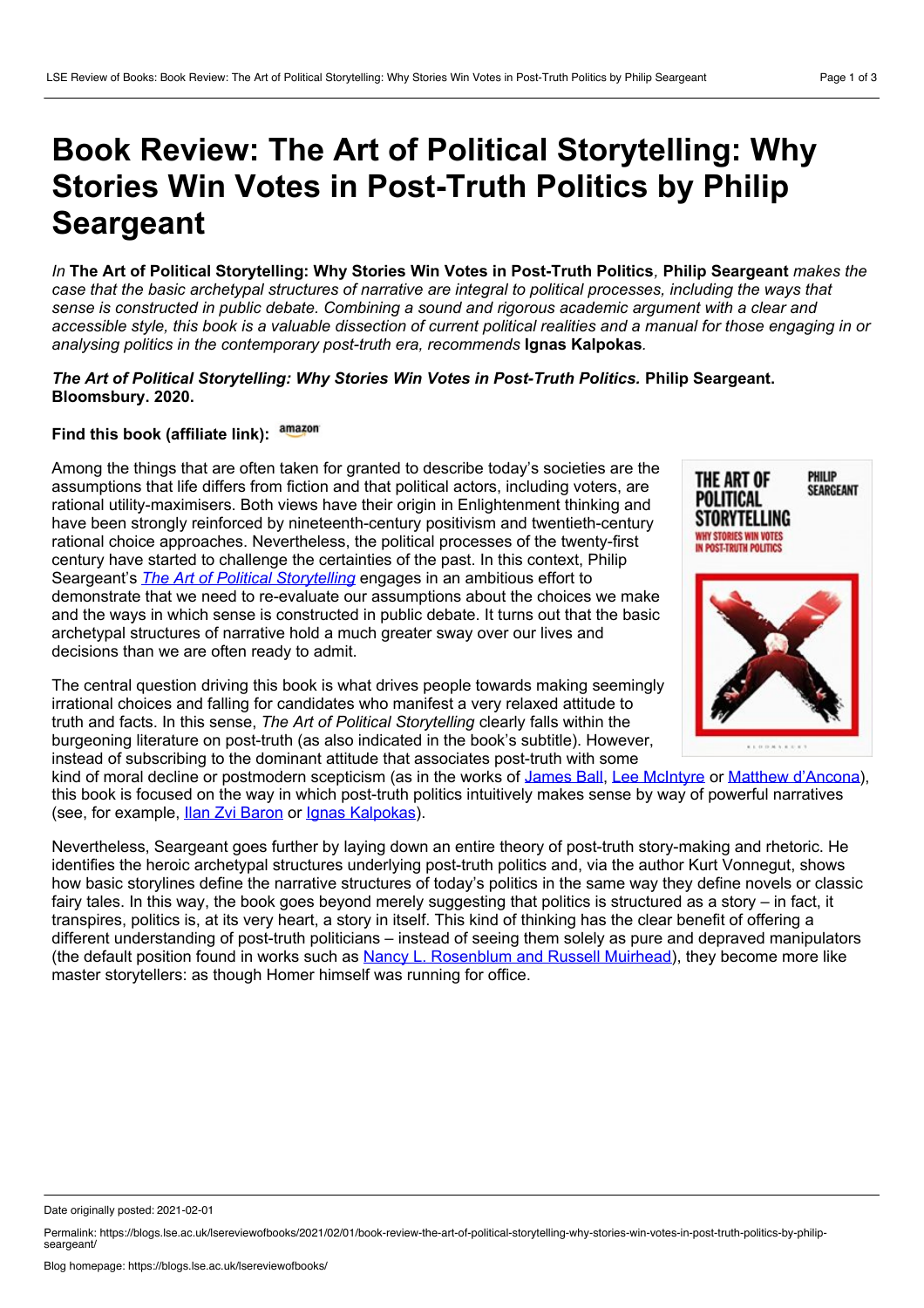The book immediately homes in on populism, which Seargeant identifies as the key mode of politics of our time, either as the modus operandi of its adherents or as something that its opponents rally against. No less importantly, though, the conditions for contemporary political performances are set by technological factors, particularly the need to 'hack' attention in an era of cognitive overload and digital over-saturation. In this environment, fakery – and the outrage of those still adhering to a traditional view of truth – might simply be a strategy for audience captivation. Ultimately, the result can only be defined as a destabilisation and fraying of the fabric of reality, contributing to an environment in which one can ultimately choose a version of the world that one likes and, therefore, select political actors who tell stories in accordance with such tastes. To a large extent, politics becomes similar to a film or music streaming service: one can choose to stream one's favourites for either ambience or dedicated consumption, while at the same time being subjected to the algorithmic logics of attention that, on this occasion, structure the information environment.



Of course, one might well object that this particular theoretical framework is not particularly new and that most books on post-truth and other malaises of contemporary politics adopt some version of it. Nevertheless, one major thing that such a framework does not do on its own is provide an answer to the question of *why* people happen to fall for particular stories (or, at least, an answer that would go beyond the narrow technological determinism of 'the algorithm did it'). Seargeant addresses this issue powerfully through his convincing exposition of rhetorical tools and archetypal structures. In this way, politics truly becomes an art form – again, in a way not dissimilar to music or film (or a novel, for that matter, which is the art form that Seargeant most often deals with) – in which the decisions of the author become no less important than the environment of reception.

Even though the book deals with rather similar subjects and characters to the wider post-truth literature (Donald Trump and the Brexiteers frequent its pages), the innovative perspective adopted by Seargeant allows readers to see such familiar subjects in a new light. Above all, the book is an extremely useful how-to tool to cut through the bravado and the brashness of post-truth politicians and understand the underlying mechanisms and motivations by exploring the rhetorical apparatus of contemporary politics, the technological facilitation of post-truth narratives and the use of emotions, such as hope and fear.

Date originally posted: 2021-02-01

Permalink: https://blogs.lse.ac.uk/lsereviewofbooks/2021/02/01/book-review-the-art-of-political-storytelling-why-stories-win-votes-in-post-truth-politics-by-philip-<br>seargeant/